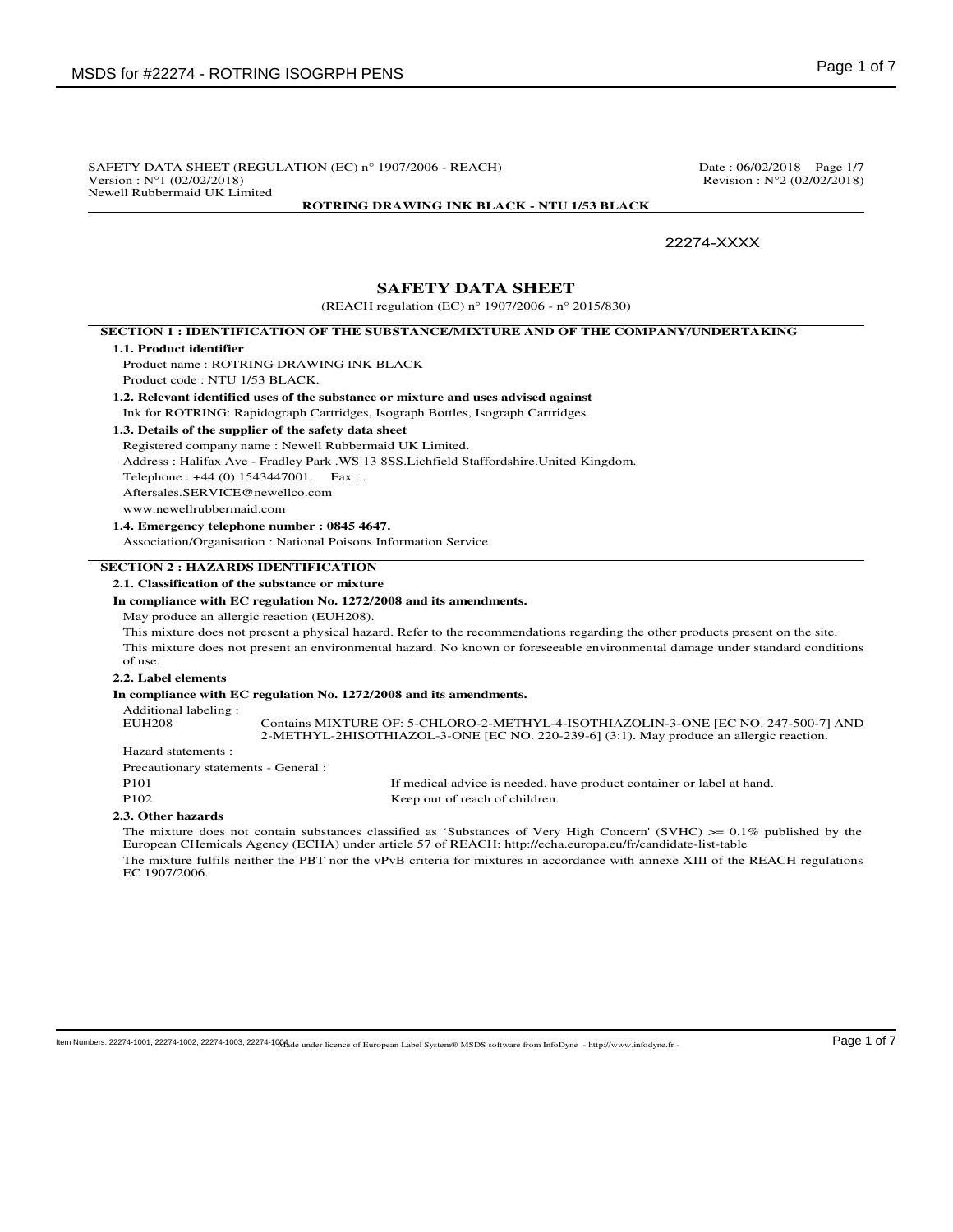Revision :  $N°2 (02/02/2018)$ 

 $0 \le x \% < 2.5$ 

# SAFETY DATA SHEET (REGULATION (EC) n° 1907/2006 - REACH) Date : 06/02/2018 Page 2/7<br>Version : N°1 (02/02/2018) Revision : N°2 (02/02/2018) Newell Rubbermaid UK Limited

### **ROTRING DRAWING INK BLACK - NTU 1/53 BLACK**

# **SECTION 3 : COMPOSITION/INFORMATION ON INGREDIENTS**

**3.2. Mixtures**

| (EC) 1272/2008        | Note                                                                                                               | $\%$ |
|-----------------------|--------------------------------------------------------------------------------------------------------------------|------|
| GHS06, GHS05, GHS09   |                                                                                                                    | 10   |
| Dgr                   |                                                                                                                    |      |
| Acute Tox. 3, H331    |                                                                                                                    |      |
| Acute Tox. 3. H311    |                                                                                                                    |      |
|                       |                                                                                                                    |      |
| Skin Corr. 1B. H314   |                                                                                                                    |      |
|                       |                                                                                                                    |      |
| Aquatic Acute 1, H400 |                                                                                                                    |      |
|                       | 5-CHLORO-2-METHYL-4-ISOTHIAZOLIN-3-   Acute Tox. 3. H301<br>2-METHYL-2HISOTHIAZOL-3-ONE [EC NO. Skin Sens. 1, H317 |      |

 $M$  Acute = 1

 $\dot{M}$  Chronic = 1

Aquatic Chronic 1, H410

#### **SECTION 4 : FIRST AID MEASURES**

As a general rule, in case of doubt or if symptoms persist, always call a doctor.

NEVER induce swallowing by an unconscious person.

### **4.1. Description of first aid measures**

**In the event of exposure by inhalation :**

In the event of an allergic reaction, seek medical attention.

**In the event of splashes or contact with skin :**

In the event of an allergic reaction, seek medical attention.

**In the event of swallowing :**

Seek medical attention, showing the label.

### **4.2. Most important symptoms and effects, both acute and delayed**

No data available.

**4.3. Indication of any immediate medical attention and special treatment needed**

#### No data available.

### **SECTION 5 : FIREFIGHTING MEASURES**

Non-flammable.

### **5.1. Extinguishing media**

### **5.2. Special hazards arising from the substance or mixture**

A fire will often produce a thick black smoke. Exposure to decomposition products may be hazardous to health.

Do not breathe in smoke.

In the event of a fire, the following may be formed :

- carbon monoxide (CO)

- carbon dioxide (CO2)

#### **5.3. Advice for firefighters**

No data available.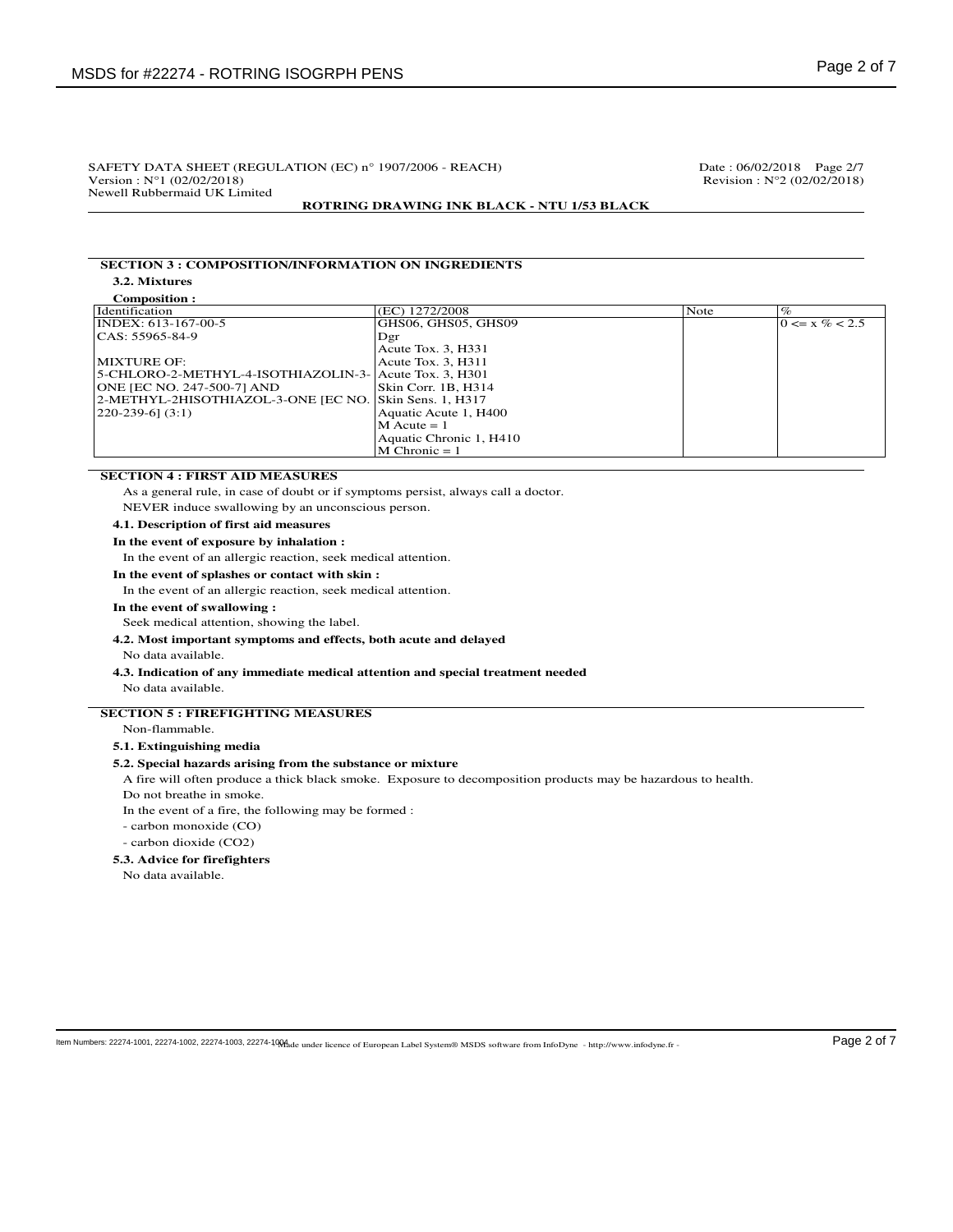| Version: N°1 (02/02/2018)                                  | SAFETY DATA SHEET (REGULATION (EC) n° 1907/2006 - REACH)                                                                        | Date: 06/02/2018 Page 3/7<br>Revision: $N^{\circ}2$ (02/02/2018) |
|------------------------------------------------------------|---------------------------------------------------------------------------------------------------------------------------------|------------------------------------------------------------------|
| Newell Rubbermaid UK Limited                               | <b>ROTRING DRAWING INK BLACK - NTU 1/53 BLACK</b>                                                                               |                                                                  |
|                                                            |                                                                                                                                 |                                                                  |
|                                                            |                                                                                                                                 |                                                                  |
| <b>SECTION 6 : ACCIDENTAL RELEASE MEASURES</b>             |                                                                                                                                 |                                                                  |
|                                                            | 6.1. Personal precautions, protective equipment and emergency procedures                                                        |                                                                  |
| Consult the safety measures listed under headings 7 and 8. |                                                                                                                                 |                                                                  |
| For first aid worker                                       |                                                                                                                                 |                                                                  |
|                                                            | First aid workers will be equipped with suitable personal protective equipment (See section 8).                                 |                                                                  |
| <b>6.2. Environmental precautions</b>                      |                                                                                                                                 |                                                                  |
| earth in drums for waste disposal.                         | Contain and control the leaks or spills with non-combustible absorbent materials such as sand, earth, vermiculite, diatomaceous |                                                                  |
| Prevent any material from entering drains or waterways.    |                                                                                                                                 |                                                                  |
| 6.3. Methods and material for containment and cleaning up  |                                                                                                                                 |                                                                  |
| Clean preferably with a detergent, do not use solvents.    |                                                                                                                                 |                                                                  |
| 6.4. Reference to other sections                           |                                                                                                                                 |                                                                  |
| No data available.                                         |                                                                                                                                 |                                                                  |
| <b>SECTION 7: HANDLING AND STORAGE</b>                     |                                                                                                                                 |                                                                  |
|                                                            | Requirements relating to storage premises apply to all facilities where the mixture is handled.                                 |                                                                  |
| 7.1. Precautions for safe handling                         |                                                                                                                                 |                                                                  |
| Always wash hands after handling.                          |                                                                                                                                 |                                                                  |
| Remove and wash contaminated clothing before re-using.     |                                                                                                                                 |                                                                  |
| <b>Fire prevention:</b>                                    |                                                                                                                                 |                                                                  |
| Prevent access by unauthorised personnel.                  |                                                                                                                                 |                                                                  |
| <b>Recommended equipment and procedures :</b>              |                                                                                                                                 |                                                                  |
| For personal protection, see section 8.                    |                                                                                                                                 |                                                                  |
|                                                            | Observe precautions stated on label and also industrial safety regulations.                                                     |                                                                  |
| <b>Prohibited equipment and procedures:</b>                |                                                                                                                                 |                                                                  |
|                                                            | No smoking, eating or drinking in areas where the mixture is used.                                                              |                                                                  |
|                                                            | 7.2. Conditions for safe storage, including any incompatibilities                                                               |                                                                  |
| No data available.                                         |                                                                                                                                 |                                                                  |
| <b>Storage</b>                                             |                                                                                                                                 |                                                                  |
| Keep out of reach of children.                             |                                                                                                                                 |                                                                  |
| Packaging                                                  |                                                                                                                                 |                                                                  |
|                                                            | Always keep in packaging made of an identical material to the original.                                                         |                                                                  |
| 7.3. Specific end use(s)                                   |                                                                                                                                 |                                                                  |
| No data available.                                         |                                                                                                                                 |                                                                  |
|                                                            | <b>SECTION 8 : EXPOSURE CONTROLS/PERSONAL PROTECTION</b>                                                                        |                                                                  |
| 8.1. Control parameters                                    |                                                                                                                                 |                                                                  |
| No data available.                                         |                                                                                                                                 |                                                                  |
| 8.2. Exposure controls                                     |                                                                                                                                 |                                                                  |
|                                                            | Personal protection measures, such as personal protective equipment                                                             |                                                                  |
|                                                            | Use personal protective equipment that is clean and has been properly maintained.                                               |                                                                  |
|                                                            | Store personal protective equipment in a clean place, away from the work area.                                                  |                                                                  |
| ventilation, especially in confined areas.                 | Never eat, drink or smoke during use. Remove and wash contaminated clothing before re-using. Ensure that there is adequate      |                                                                  |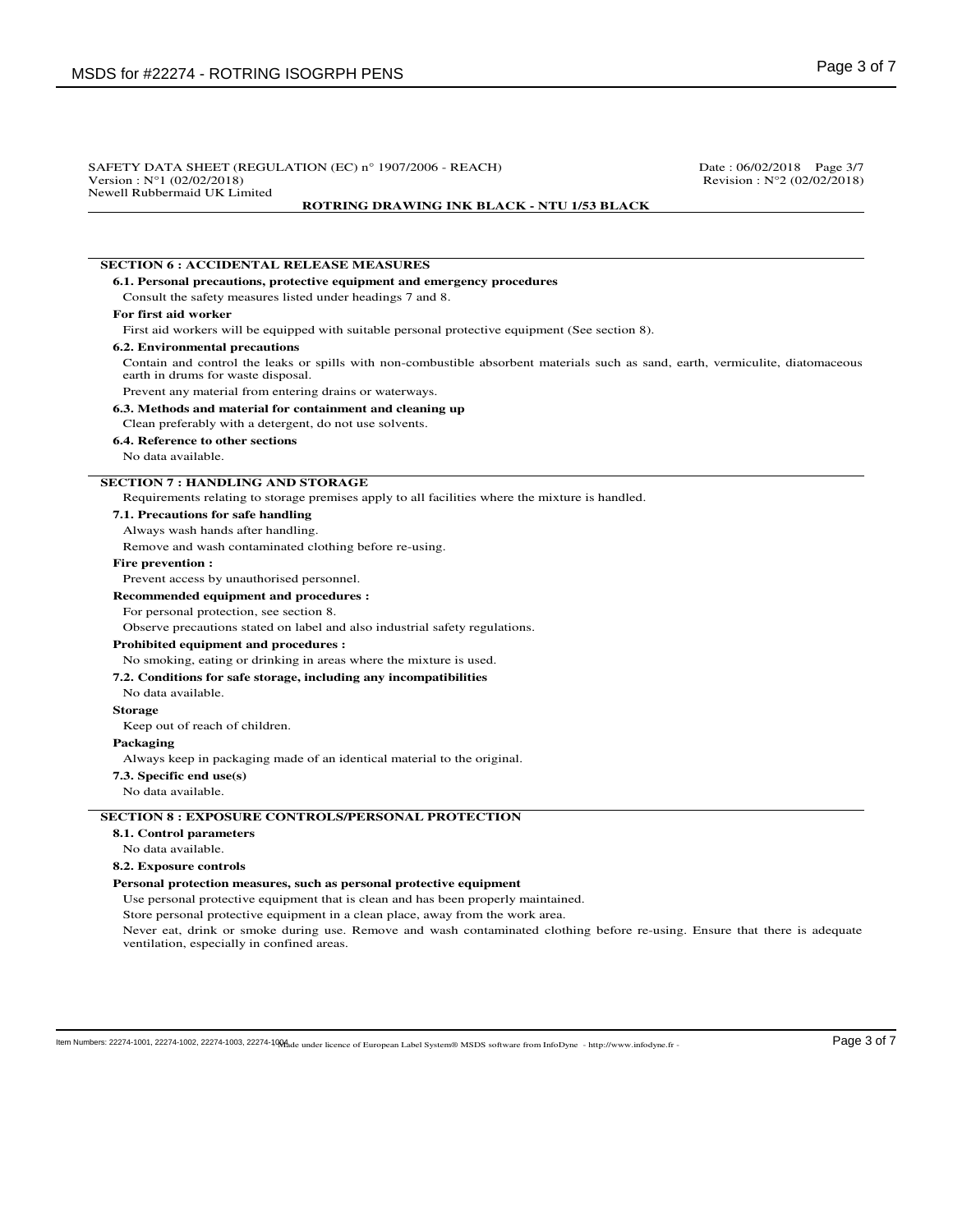| Version: $N^{\circ}1$ (02/02/2018)                                                                                                                                                                                                                       | SAFETY DATA SHEET (REGULATION (EC) n° 1907/2006 - REACH)<br>Date: 06/02/2018 Page 4/7<br>Revision : $N^{\circ}2$ (02/02/2018) |  |  |  |
|----------------------------------------------------------------------------------------------------------------------------------------------------------------------------------------------------------------------------------------------------------|-------------------------------------------------------------------------------------------------------------------------------|--|--|--|
| Newell Rubbermaid UK Limited<br><b>ROTRING DRAWING INK BLACK - NTU 1/53 BLACK</b>                                                                                                                                                                        |                                                                                                                               |  |  |  |
|                                                                                                                                                                                                                                                          |                                                                                                                               |  |  |  |
| - Eye / face protection                                                                                                                                                                                                                                  |                                                                                                                               |  |  |  |
| Avoid contact with eyes.                                                                                                                                                                                                                                 |                                                                                                                               |  |  |  |
| Use eye protectors designed to protect against liquid splashes                                                                                                                                                                                           |                                                                                                                               |  |  |  |
| Before handling, wear safety goggles in accordance with standard EN166.                                                                                                                                                                                  |                                                                                                                               |  |  |  |
| - Hand protection                                                                                                                                                                                                                                        |                                                                                                                               |  |  |  |
| Wear suitable protective gloves in the event of prolonged or repeated skin contact.                                                                                                                                                                      |                                                                                                                               |  |  |  |
| Use suitable protective gloves that are resistant to chemical agents in accordance with standard EN374.                                                                                                                                                  |                                                                                                                               |  |  |  |
| Gloves must be selected according to the application and duration of use at the workstation.                                                                                                                                                             |                                                                                                                               |  |  |  |
| Protective gloves need to be selected according to their suitability for the workstation in question : other chemical products that<br>may be handled, necessary physical protections (cutting, pricking, heat protection), level of dexterity required. |                                                                                                                               |  |  |  |
| Type of gloves recommended :                                                                                                                                                                                                                             |                                                                                                                               |  |  |  |
| - Natural latex                                                                                                                                                                                                                                          |                                                                                                                               |  |  |  |
| - Nitrile rubber (butadiene-acrylonitrile copolymer rubber (NBR))                                                                                                                                                                                        |                                                                                                                               |  |  |  |
| - PVC (polyvinyl chloride)                                                                                                                                                                                                                               |                                                                                                                               |  |  |  |
| - Butyl Rubber (Isobutylene-isoprene copolymer)                                                                                                                                                                                                          |                                                                                                                               |  |  |  |
| Recommended properties :                                                                                                                                                                                                                                 |                                                                                                                               |  |  |  |
| - Impervious gloves in accordance with standard EN374                                                                                                                                                                                                    |                                                                                                                               |  |  |  |
| <b>SECTION 9 : PHYSICAL AND CHEMICAL PROPERTIES</b><br>9.1. Information on basic physical and chemical properties                                                                                                                                        |                                                                                                                               |  |  |  |
| <b>General information:</b>                                                                                                                                                                                                                              |                                                                                                                               |  |  |  |
| Physical state:                                                                                                                                                                                                                                          | Fluid liquid.                                                                                                                 |  |  |  |
| Important health, safety and environmental information                                                                                                                                                                                                   |                                                                                                                               |  |  |  |
| $pH$ :                                                                                                                                                                                                                                                   | 8.00                                                                                                                          |  |  |  |
|                                                                                                                                                                                                                                                          | Slightly basic.                                                                                                               |  |  |  |
| Boiling point/boiling range:                                                                                                                                                                                                                             | Not relevant.                                                                                                                 |  |  |  |
| Flash point interval:                                                                                                                                                                                                                                    | Not relevant.                                                                                                                 |  |  |  |
| Vapour pressure $(50^{\circ}C)$ :                                                                                                                                                                                                                        | Not relevant.                                                                                                                 |  |  |  |
| Density:                                                                                                                                                                                                                                                 | $1.05$ g/cm3                                                                                                                  |  |  |  |
| Water solubility:                                                                                                                                                                                                                                        | Soluble.                                                                                                                      |  |  |  |
| Viscosity:                                                                                                                                                                                                                                               | $3.4 \text{ mPas}$                                                                                                            |  |  |  |
|                                                                                                                                                                                                                                                          | Not relevant.                                                                                                                 |  |  |  |
| Melting point/melting range:                                                                                                                                                                                                                             | Not relevant.                                                                                                                 |  |  |  |
| Self-ignition temperature :                                                                                                                                                                                                                              |                                                                                                                               |  |  |  |
| Decomposition point/decomposition range :                                                                                                                                                                                                                | Not relevant.                                                                                                                 |  |  |  |
| 9.2. Other information                                                                                                                                                                                                                                   |                                                                                                                               |  |  |  |
| No data available.                                                                                                                                                                                                                                       |                                                                                                                               |  |  |  |
|                                                                                                                                                                                                                                                          |                                                                                                                               |  |  |  |
| <b>SECTION 10 : STABILITY AND REACTIVITY</b><br>10.1. Reactivity<br>No data available.                                                                                                                                                                   |                                                                                                                               |  |  |  |

 $\log N$  Mumbers: 22274-1001, 22274-1002, 22274-1003, 22274-1004 e under licence of European Label System® MSDS software from InfoDyne - http://www.infodyne.fr -  $\log e$  4 of 7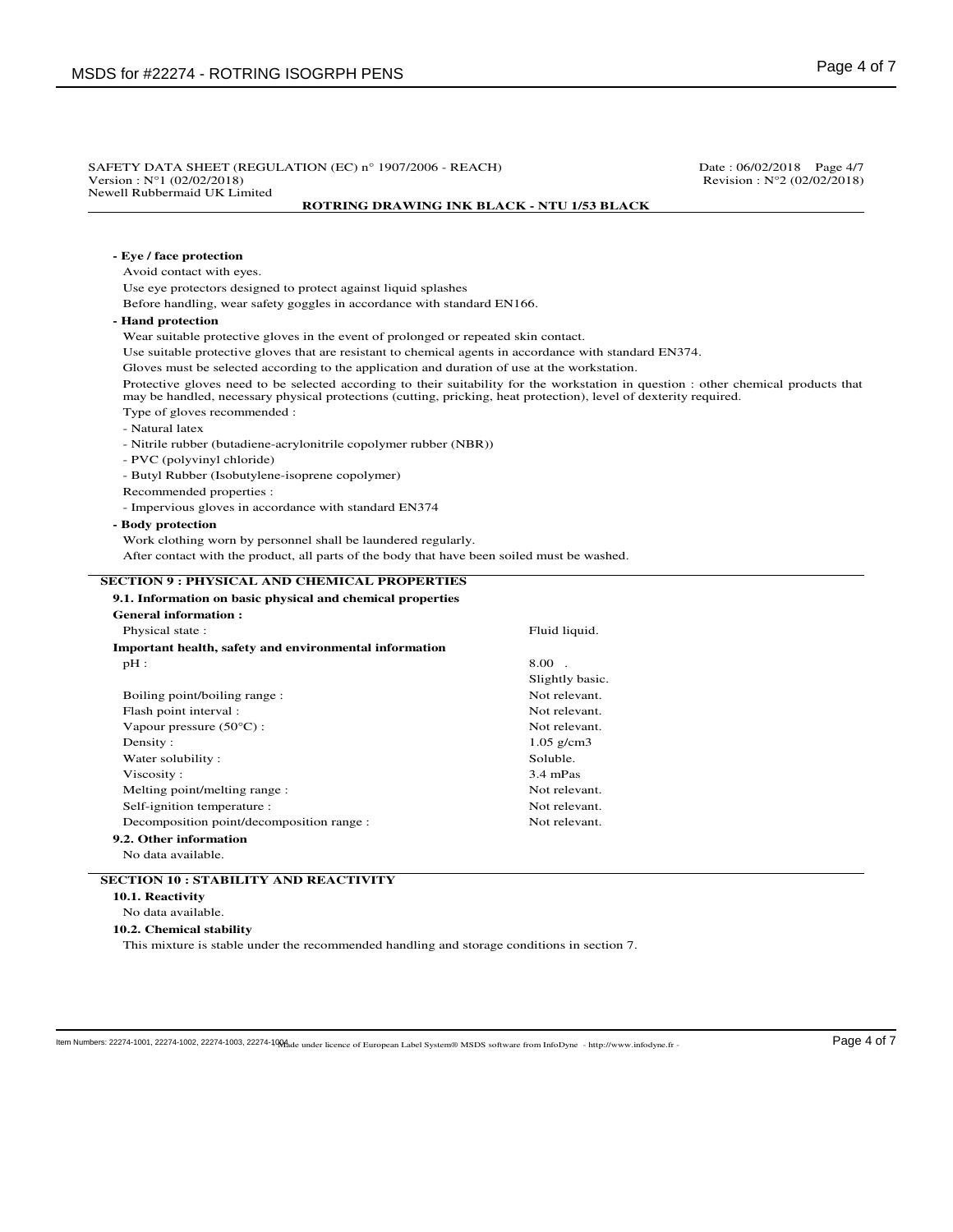# SAFETY DATA SHEET (REGULATION (EC)  $n^{\circ}$  1907/2006 - REACH) Date : 06/02/2018 Page 5/7<br>Version :  $N^{\circ}$ 1 (02/02/2018) Revision : N°2 (02/02/2018) Revision :  $N°2 (02/02/2018)$ Newell Rubbermaid UK Limited **ROTRING DRAWING INK BLACK - NTU 1/53 BLACK 10.3. Possibility of hazardous reactions** No data available. **10.4. Conditions to avoid** Avoid : - frost **10.5. Incompatible materials 10.6. Hazardous decomposition products** The thermal decomposition may release/form : - carbon monoxide (CO) - carbon dioxide (CO2) **SECTION 11 : TOXICOLOGICAL INFORMATION 11.1. Information on toxicological effects** No data available. **11.1.1. Substances** No toxicological data available for the substances. **11.1.2. Mixture Respiratory or skin sensitisation :** Contains at least one sensitising substance. May cause an allergic reaction. **SECTION 12 : ECOLOGICAL INFORMATION 12.1. Toxicity 12.1.2. Mixtures** No aquatic toxicity data available for the mixture. **12.2. Persistence and degradability** No data available. **12.3. Bioaccumulative potential** No data available. **12.4. Mobility in soil** No data available. **12.5. Results of PBT and vPvB assessment** No data available. **12.6. Other adverse effects** No data available. **German regulations concerning the classification of hazards for water (WGK) :** WGK 2 (VwVwS vom 27/07/2005, KBws) : Hazardous for water. **SECTION 13 : DISPOSAL CONSIDERATIONS** Proper waste management of the mixture and/or its container must be determined in accordance with Directive 2008/98/EC. **13.1. Waste treatment methods** Do not pour into drains or waterways. **Waste :** Waste management is carried out without endangering human health, without harming the environment and, in particular without risk to water, air, soil, plants or animals.

Recycle or dispose of waste in compliance with current legislation, preferably via a certified collector or company.

ltem Numbers: 22274-1001, 22274-1002, 22274-1003, 22274-1004, de under licence of European Label System® MSDS software from InfoDyne - http://www.infodyne.fr - Page 5 of 7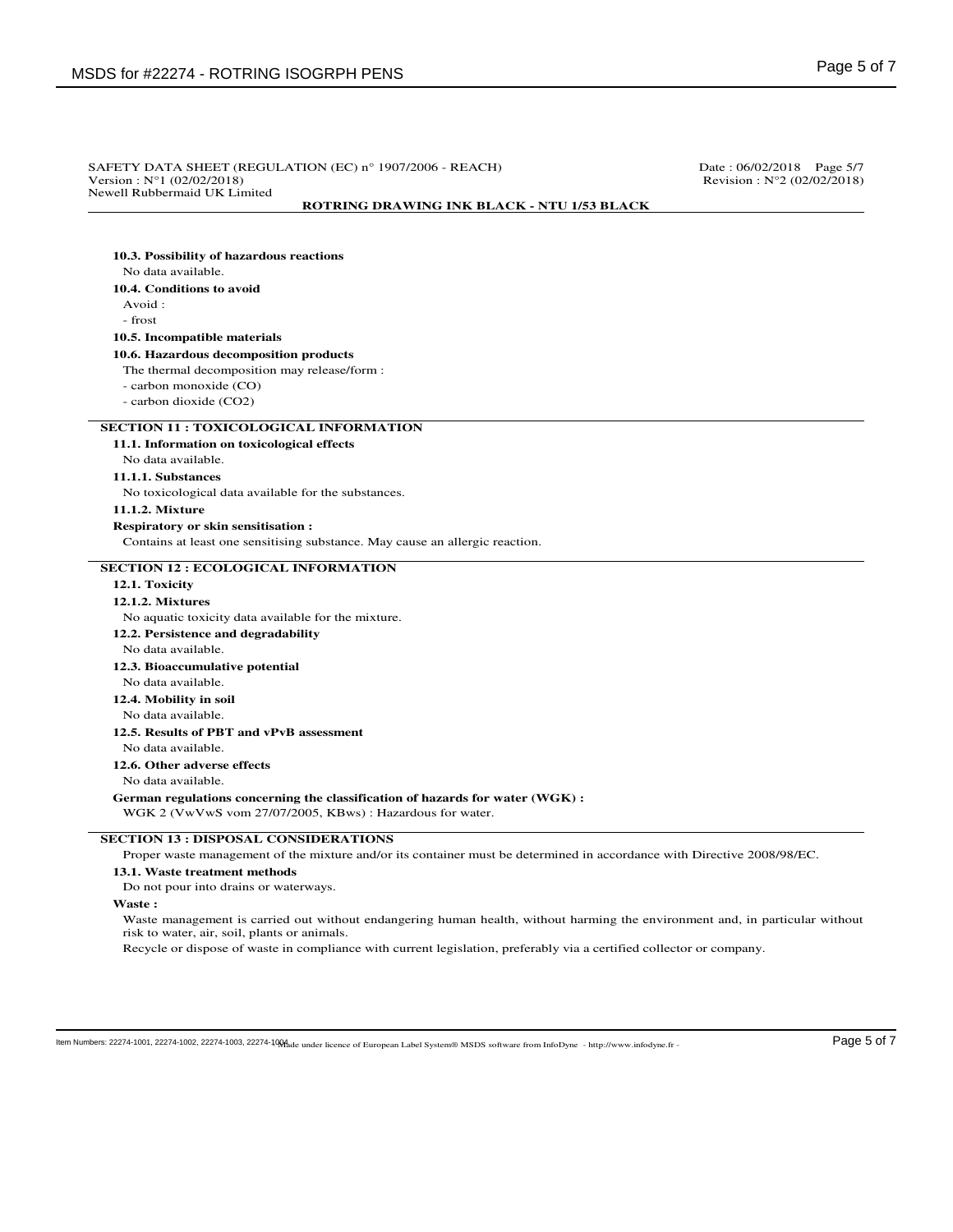#### SAFETY DATA SHEET (REGULATION (EC)  $n^{\circ}$  1907/2006 - REACH) Date : 06/02/2018 Page 6/7<br>Version :  $N^{\circ}$ 1 (02/02/2018) Revision : N°2 (02/02/2018) Revision :  $N°2 (02/02/2018)$ Newell Rubbermaid UK Limited **ROTRING DRAWING INK BLACK - NTU 1/53 BLACK**

Do not contaminate the ground or water with waste, do not dispose of waste into the environment.

#### **Soiled packaging :**

Empty container completely. Keep label(s) on container. Give to a certified disposal contractor.

#### **SECTION 14 : TRANSPORT INFORMATION**

Exempt from transport classification and labelling.

- **14.1. UN number**
- **14.2. UN proper shipping name**
- -

-

-

-

**14.3. Transport hazard class(es)**

- **14.4. Packing group**
- **14.5. Environmental hazards**

- **14.6. Special precautions for user**

- **SECTION 15 : REGULATORY INFORMATION**
	- **15.1. Safety, health and environmental regulations/legislation specific for the substance or mixture**

#### **- Classification and labelling information included in section 2:**

The following regulations have been used:

- EU Regulation No. 1272/2008 amended by EU Regulation No. 2016/1179. (ATP 9)
- **Container information:**

The mixture is contained in packaging that does not exceed 125 ml.

- **Particular provisions :**
- No data available.
- **German regulations concerning the classification of hazards for water (WGK) :**
- WGK 2 (VwVwS vom 27/07/2005, KBws) : Hazardous for water.
- **15.2. Chemical safety assessment**
- No data available.

### **SECTION 16 : OTHER INFORMATION**

Since the user's working conditions are not known by us, the information supplied on this safety data sheet is based on our current level of knowledge and on national and community regulations.

The mixture must not be used for other uses than those specified in section 1 without having first obtained written handling instructions.

It is at all times the responsibility of the user to take all necessary measures to comply with legal requirements and local regulations. The information in this safety data sheet must be regarded as a description of the safety requirements relating to the mixture and not as a guarantee of the properties thereof.

#### **Wording of the phrases mentioned in section 3 :**

| H301 | Toxic if swallowed.                      |
|------|------------------------------------------|
| H311 | Toxic in contact with skin.              |
| H314 | Causes severe skin burns and eye damage. |